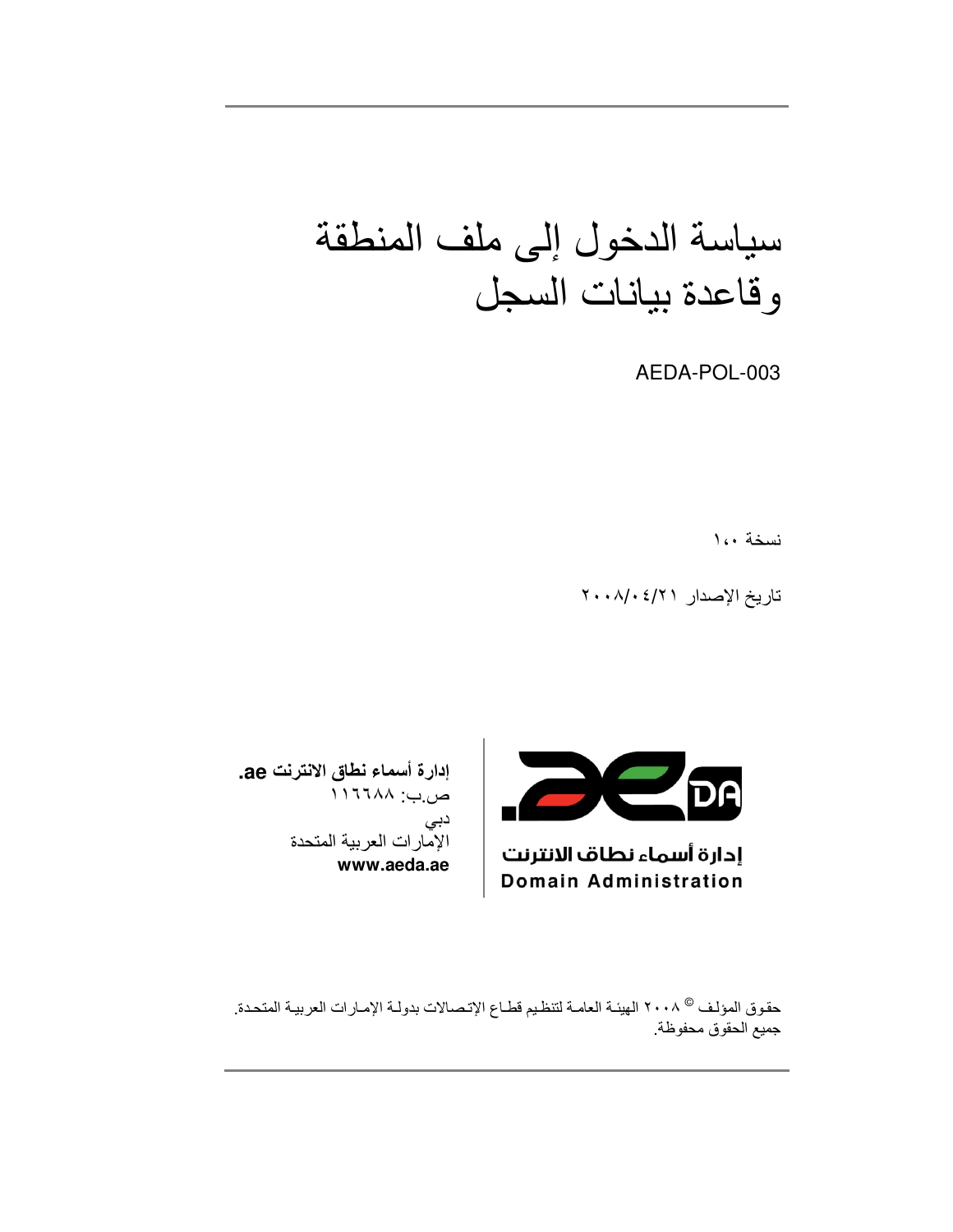## فهرس المحتويات

| ملفات المنطقة |  |
|---------------|--|
|               |  |
|               |  |
|               |  |
|               |  |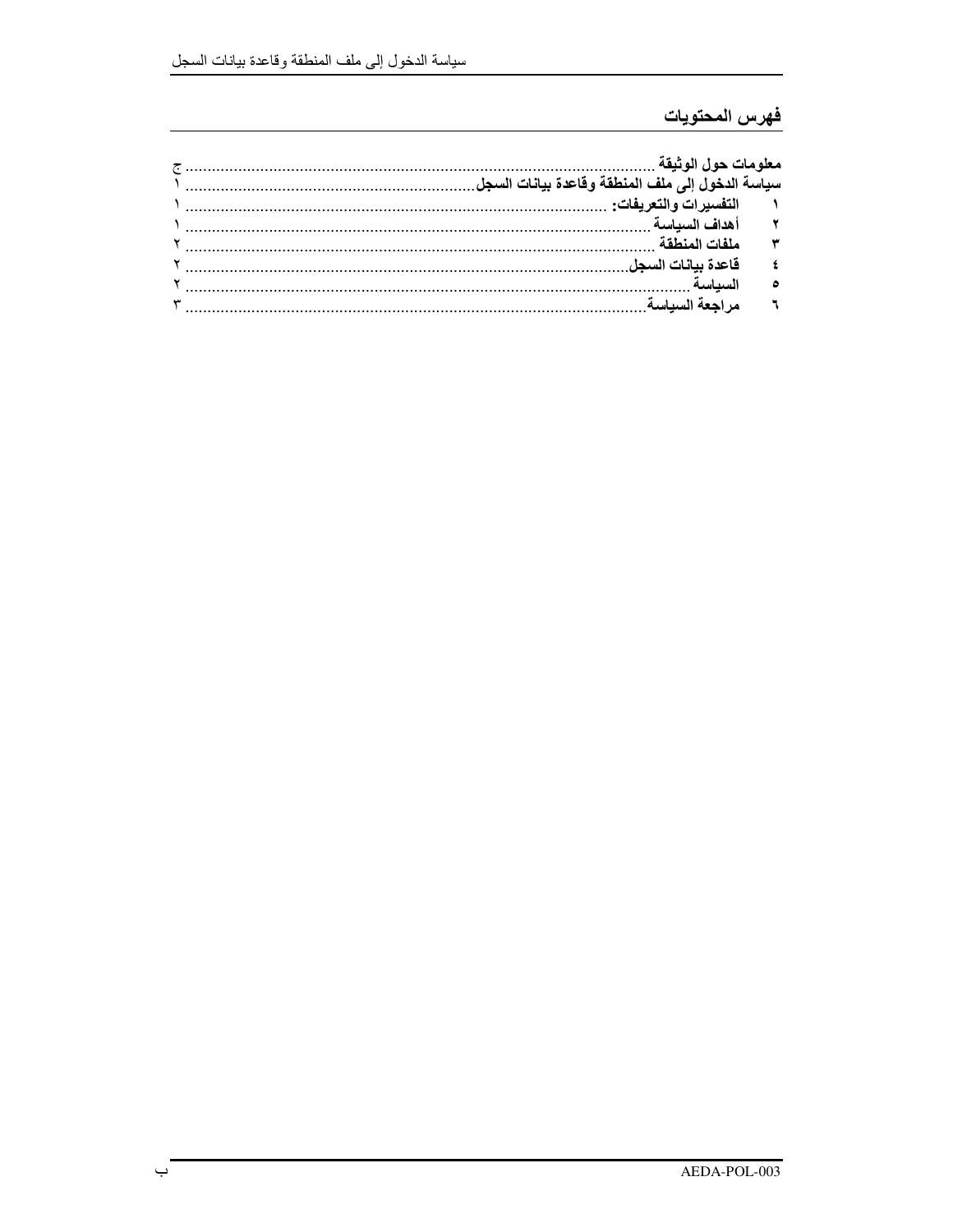## معلومات حول الوثيقة

معلومات الاتصال الخاصة بالوثيقة

لمزيد من التفاصيل حول هذه الوثيقة، يرجى الاتصال بالعنوان التالي:

| المنصب:            | مسؤول سياسات                                    |
|--------------------|-------------------------------------------------|
| العنوان:           | ص. ب: ١١٦٦٨٨ دبي، دولة الإمارات العربية المتحدة |
| رقم الاتصال:       | $+9V$ $557AAAAA$                                |
| البريد الإلكتروني: | policy@aeda.ae                                  |

وضع الوثيقة

فيما يلي ملخص وضع الوثيقة:

| النسخة:         | ۰.۱                                                       |
|-----------------|-----------------------------------------------------------|
| تاريخ السريان:  | $\mathbf{Y} \cdot \cdot \mathbf{A}/\mathbf{A}/\mathbf{Y}$ |
| الوضع:          | سارية                                                     |
| تاريخ الإصدار : | $Y \cdot \cdot \Lambda / 2 / 7$                           |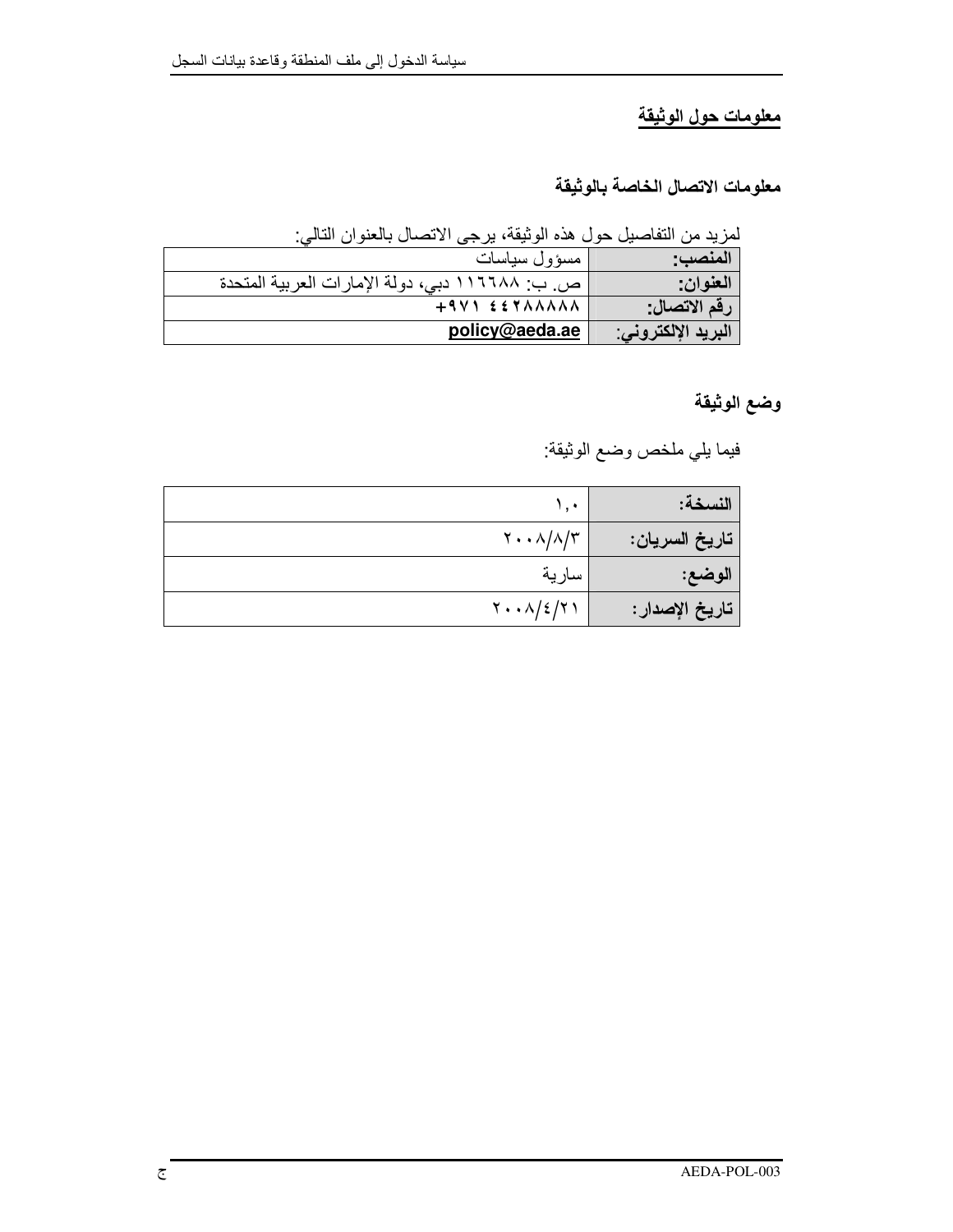سياسة الدخول إلى ملف المنطقة وقاعدة بيانات السجل

#### أهداف السياسة  $\blacktriangledown$

- تُشرف الإدار ة على تسبير عمليات ملفات المنطقة وقاعدة بيانيات السجل لنطاق  $\lambda$ - $\lambda$ الإمارات. ولن تكون أي جهة مزودة بحق دخول جزئي الى ملفات المنطقة أو قاعدة بيانات السجل إلا إذا كانت:
	- شْرِ كَةَ أَو مؤسسة تز و د خدمات ثانو بِة لأسماء نطاق.  $1 - 1 - 1$
- طرف ثالث مثل حكومة أو هيئة تنفيذ قضائي وتحتاج الىي بيانـات ملف  $Y - 1 - Y$ منطقة متخصص
- إذا كانت جهة ما بحاجة لملف منطقة أو حق دخول الى قاعدة بيانات السجل فيجب  $Y - Y$ الحصول علـى الإذن بـذلك بتقديم طلب الـى الإدارة مباشـرة مـع تحديد أغـراض و أسباب الطلب.
- يجب على مقدم الطلب في كل الحالات الموافقة على احترام إرشادات  $1 - 7 - 7$ صار مة تتضمن:
- أن يستخدم ملف المنطقة أو قاعدة بيانات السجل لأغراض قانونية فقط.  $Y-Y-Y$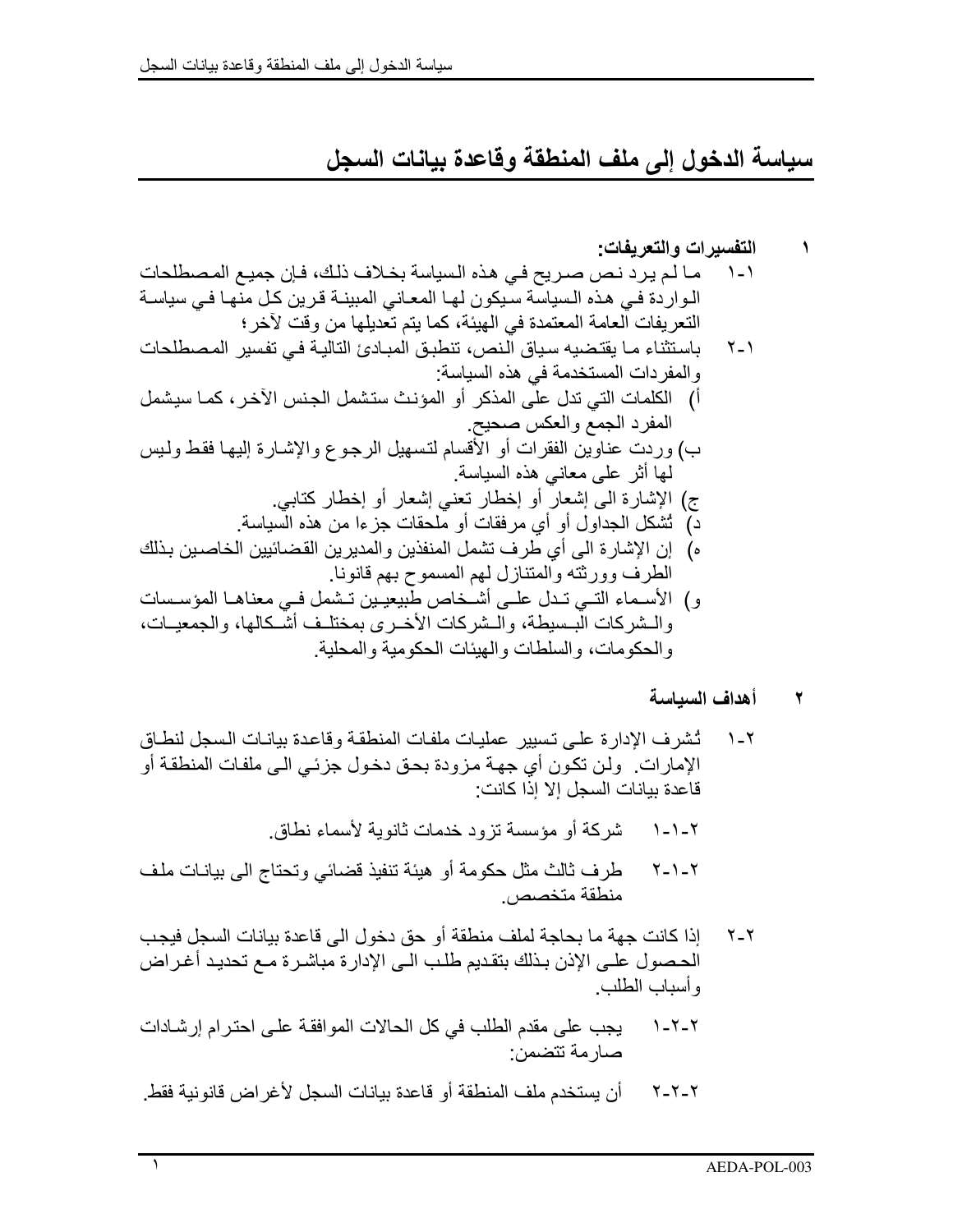- لا يجوز له توزيع ملف المنطقة أو قاعدة بيانات السجل.  $2 - 7 - 7$
- الالتزام التام بجميع القوانين والأنظمة التي تحكم استخدام ملف المنطقة  $0 - 1 - 1$ أو قاعدة بيانات السجل.
	- اتخاذ الإجراءات المعقولة للحماية ضد الدخول غير المصرح به. 7-7-1

### ملفات المنطقة ٣

يحفظ ملف المنطقة بسجلات موارد نظام إسم النطاق (DNS) لكافة أسماء النطاق المرتبطة بالمنطقة، وفي هذه الحالة نعني نطاق الامارات وجميع نطاقات المستوى الثاني تحت نطاق الإمار ات.

ويحتوي الملف على معلومات تعريف التوزيعات بين كل إسم نطاق وعناوين الإنترنت الخاصة بالحواسيب التي يمكن أن تربط النطاقات الفر عية لإسم النطـاق بمحددات الروابط الالكترونية (URL).

#### قاعدة بيانات السجل  $\pmb{\epsilon}$

تشير قاعدة بيانـات الـسجل إلـى البيانـات المحـتفظ بهـا بالـصبغة الالكتر ونيــة فـي الـسجل والمستخدمة لقيد وتخزين وحفظ تفاصيل الأسماء المسجلة ((بخلاف بنود الملكية الفكرية أو البنـود النـّي ليـست مـن المعرفـة الـعامـة أو المعلومـات الـحساسة ذات الطبيعـة التجاريــة أو الفكرية أو ملكية الإدار ة المستخدمة في إنشاء وصيانة السجل أو في تقديم خدمات السجل).

#### السياسة  $\bullet$

نظراً لأهمية البيانات المحتفظ بها في ملفات المنطقة الخاصة بالسجل وقاعدة بياناته سواء من منظور الخصوصية أو منظور أمني فإن الإدارة ستستمر في حظر الدخول إلى ملفات السجل وقاعدة بياناته من قبل أي طرف خارجي.

وسيكون هناك إستثناءات من ذلك فقط إذا أعطت الإدارة تفويضاً صىر يحاً بعد در اسـة كـل الظروف ذات الصلة بما فيي ذلك الغرض من وراء السعى للدخول إلىي الملفات وقاعدة البيانات

وسنتم مراقبة أي دخول إلى ملفات منظقة السجل و/أو قاعدة بياناته بموجب تفويض تمنحـه الإدارة وذلك للتأكد من أن الطرف المفوض يتقيد بشكل تام بإرشادات الإدارة الصـارمة.